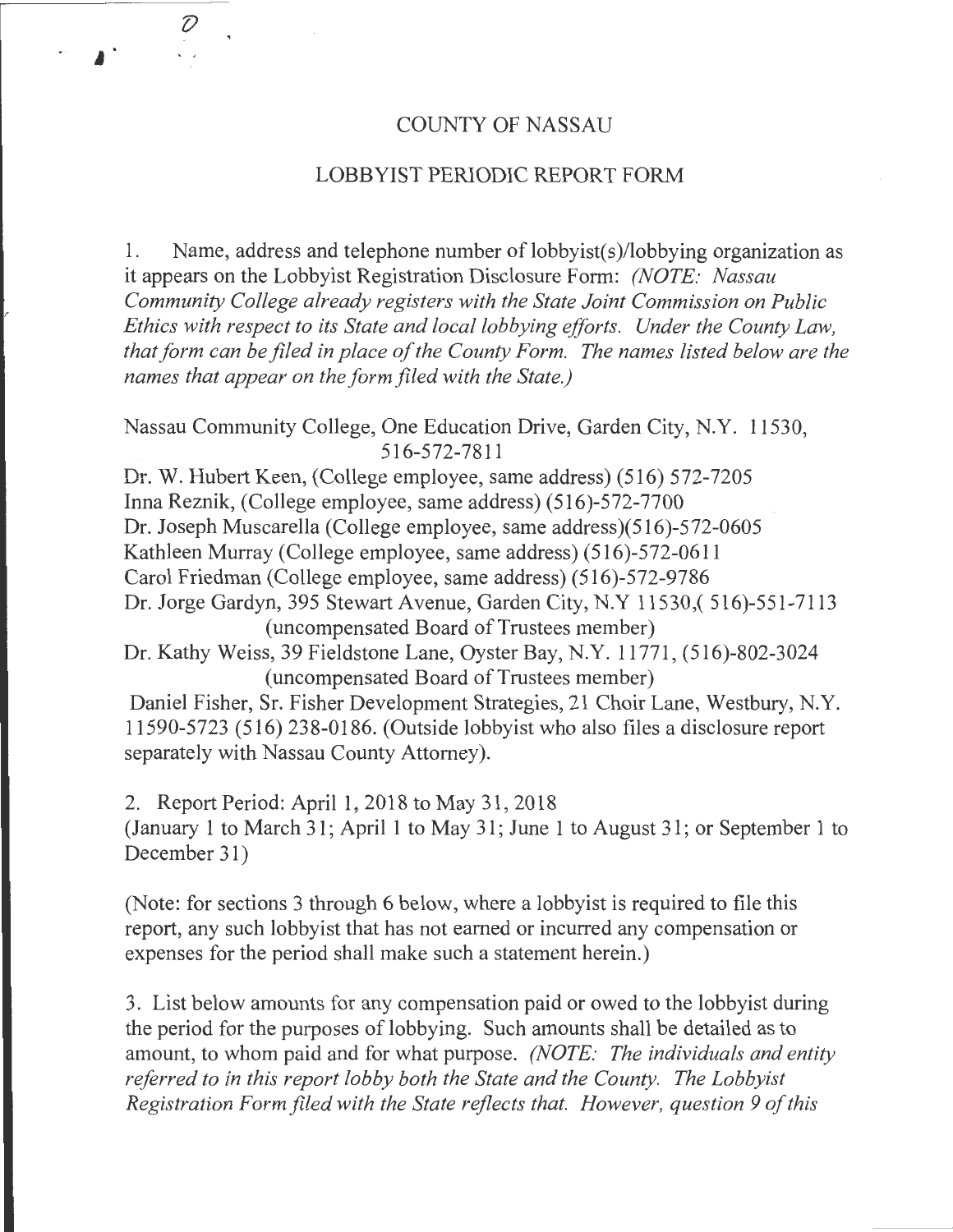*form refers to "lobbying activity conducted, or to be conducted, in Nassau County.* " *I am, therefore, making the assumption that the amounts referred to in question 3 also relate to lobbying activities conducted in Nassau County. I am making the further reasonable assumption that the College employees* ' *lobbying activities are split evenly between the County and the State. Therefore, the amounts below for each College employee equal the portion of their salaries that can be reasonably assigned to lobbying activities, divided by 2.)* 

| Amount  | Details                                                                                                                                                                                                                                                                                                                                                                                                |
|---------|--------------------------------------------------------------------------------------------------------------------------------------------------------------------------------------------------------------------------------------------------------------------------------------------------------------------------------------------------------------------------------------------------------|
| \$0     | Nassau Community College: activities related to passage of<br>the County Capital Plan; activities related to capital projects.<br>County Administration and County Legislature were the<br>entities lobbied.                                                                                                                                                                                           |
| \$1732. | W. Hubert Keen: activities including correspondence to<br>local county legislators regarding passage of 2018-2019<br>budget. The County Executive's Administration and County<br>Legislature were lobbied.                                                                                                                                                                                             |
| \$634.  | Inna Reznik: activities include passage of the 2018-2019<br>Budget. The County Executive's Administration and County<br>Legislature were the entities lobbied.                                                                                                                                                                                                                                         |
| \$650.  | Joseph Muscarella: activities relating to capital projects.<br>County Executive's Administration and the County Legis-<br>lature were the entities lobbied.                                                                                                                                                                                                                                            |
| \$1858. | Kathleen Murray: activities related to passage of the capital<br>plan in order to be eligible for state matching funds;<br>activities related to the passage of the 2018-2019 budget.<br>The County Executive's Administration and the County<br>Legislature were lobbied. Met with Minority/Majority Counsel,<br>Executive staff, and various legislators to discuss budgetary and<br>college issues. |
| \$456.  | Carol Friedman: activities relating to capital projects. County<br>DPW staff was the entity lobbied.                                                                                                                                                                                                                                                                                                   |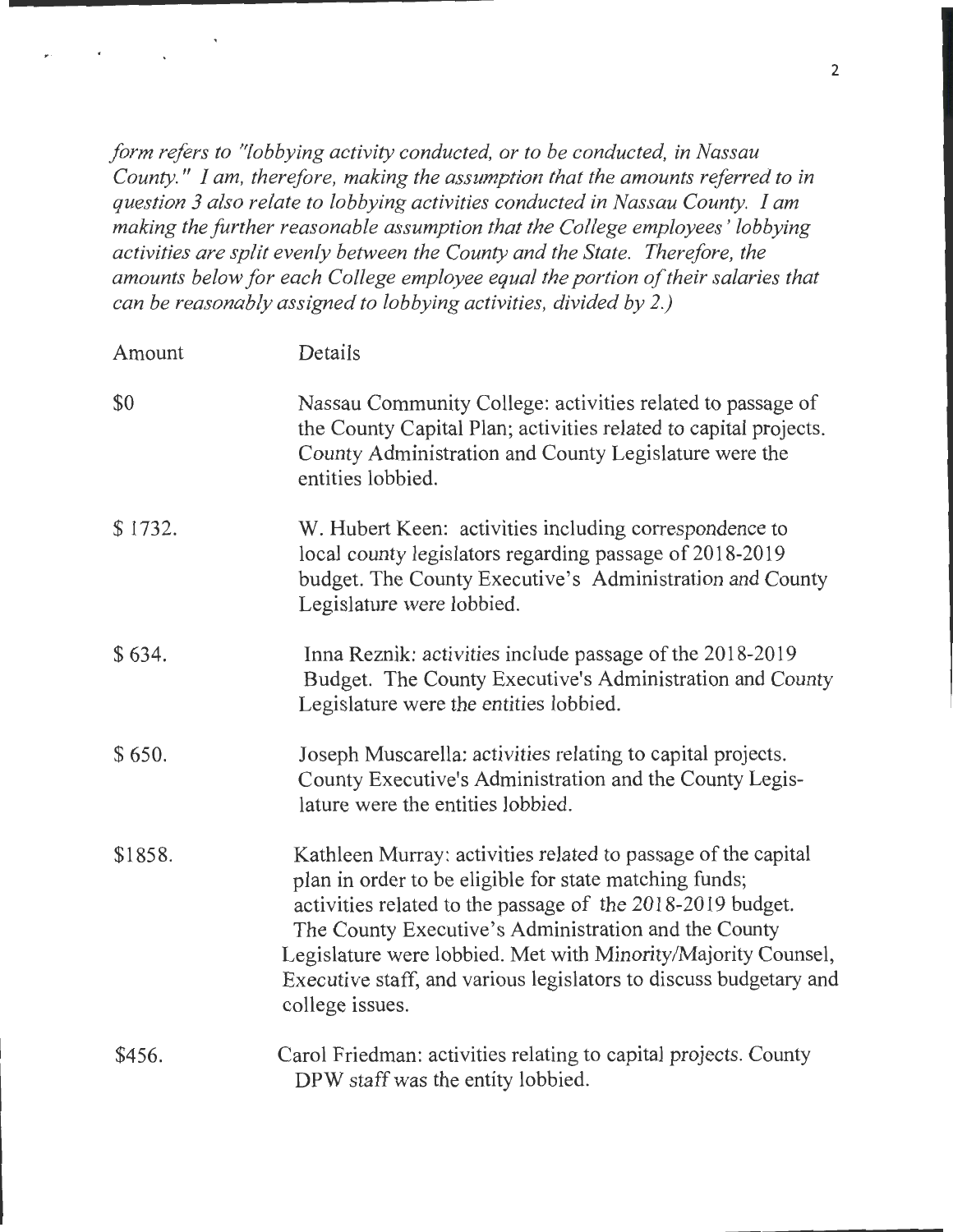| \$0 | Jorge Gardyn: activities related to passage of<br>the County budget and capital plan; County Executive's<br>Administration was lobbied.                                                                                                                                                                               |
|-----|-----------------------------------------------------------------------------------------------------------------------------------------------------------------------------------------------------------------------------------------------------------------------------------------------------------------------|
| \$0 | Kathy Weiss: engaged in no lobbying activities during this<br>time period.                                                                                                                                                                                                                                            |
| \$0 | Daniel Fisher, Sr. Fisher Development Strategies: Although<br>listed as a lobbyist for Nassau Community College as<br>of January, 2016 on the county level, all of Mr. Fisher's<br>lobbying activities were concentrated exclusively in Albany and<br>with the state legislature for the period April 1-May 31, 2018. |
| 4.  | List below the cumulative total amounts earned to date for lobbying year.                                                                                                                                                                                                                                             |

Nassau Community College (\$0); W. Hubert Keen (\$4763.); Inna Reznik (\$1734.); Joseph Muscarella (\$1788.); Kathleen Murray (\$5110.); Carol Friedman (\$1254.); Daniel Fisher, Sr.  $(\$0) = \$14,649$  in total.

5. List below amounts for any expenses expended or incurred by the lobbyist during the period for the purpose of lobbying. Such amounts shall be detailed as to amount, to whom paid and for what purpose.

Amount Details

\$ 5330. Nassau Community College: activities related to passage of the County capital plan; activities related to the Nassau County transfer of real property on behalf of the College for the educational benefit of Nassau Community College; activities related to capital projects; Money spent in the form of salary (in the above described amounts toW. Hubert Keen, Inna Reznik, Joseph Muscarella, Carol Friedman and Kathleen Murray). The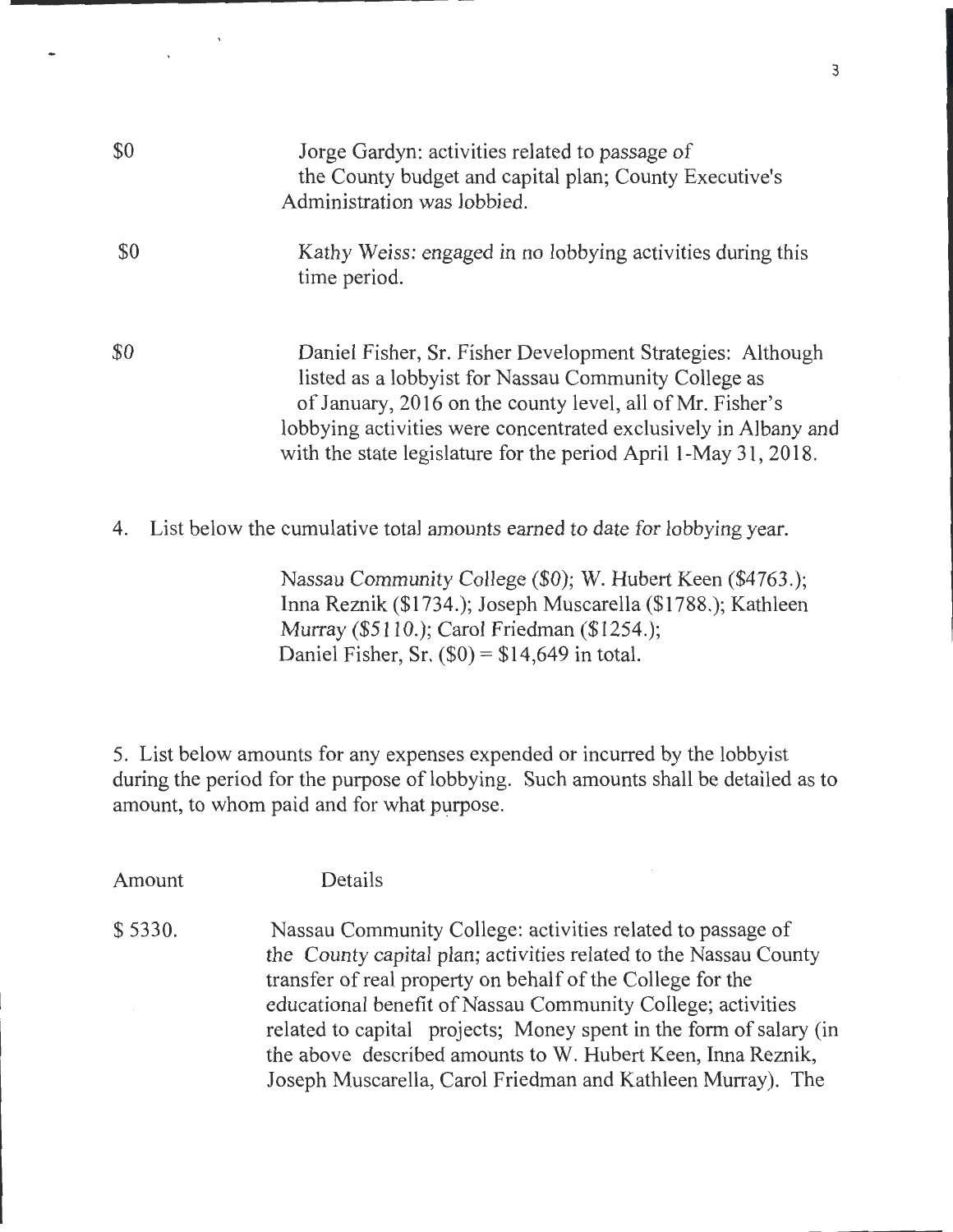County Executive's Administration and the County Legislature were the entities that were lobbied.

\$0 \$0 \$0 \$0 \$0 \$0 \$0 \$0 W. Hubert Keen Inna Reznik Joseph Muscarella Kathleen Murray Carol Friedman Jorge Gardyn Kathy Weiss Daniel Fisher, Sr.

 $\mathcal{L}(\mathcal{A})$  and  $\mathcal{A}(\mathcal{A})$ 

6. List below the cumulative total amounts expended to date for lobbying year: \$ 14,649.

(In lieu of completing 7 through 10 below, you may attach a copy of your Lobbyist Registration Disclosure Form, provided the information has not changed. *Attached is the form that NCC filed with the County based on what had earlier been filed with the State.* 

I understand that copies of this form will be sent to the Nassau County Department of Information Technology ("IT") to be posted on the County's website.

I also understand that upon termination of retainer, employment or designation, I must give written notice to the County Attorney within thirty (30) days of termination.

VERIFICATION: I certify that all statements on this statement are true, correct and complete to the best of my knowledge, and I understand that the willful making of any false statement of material fact herein will subject me to the provisions of law relevant to the making and filing of false instruments and will render such statement null and void.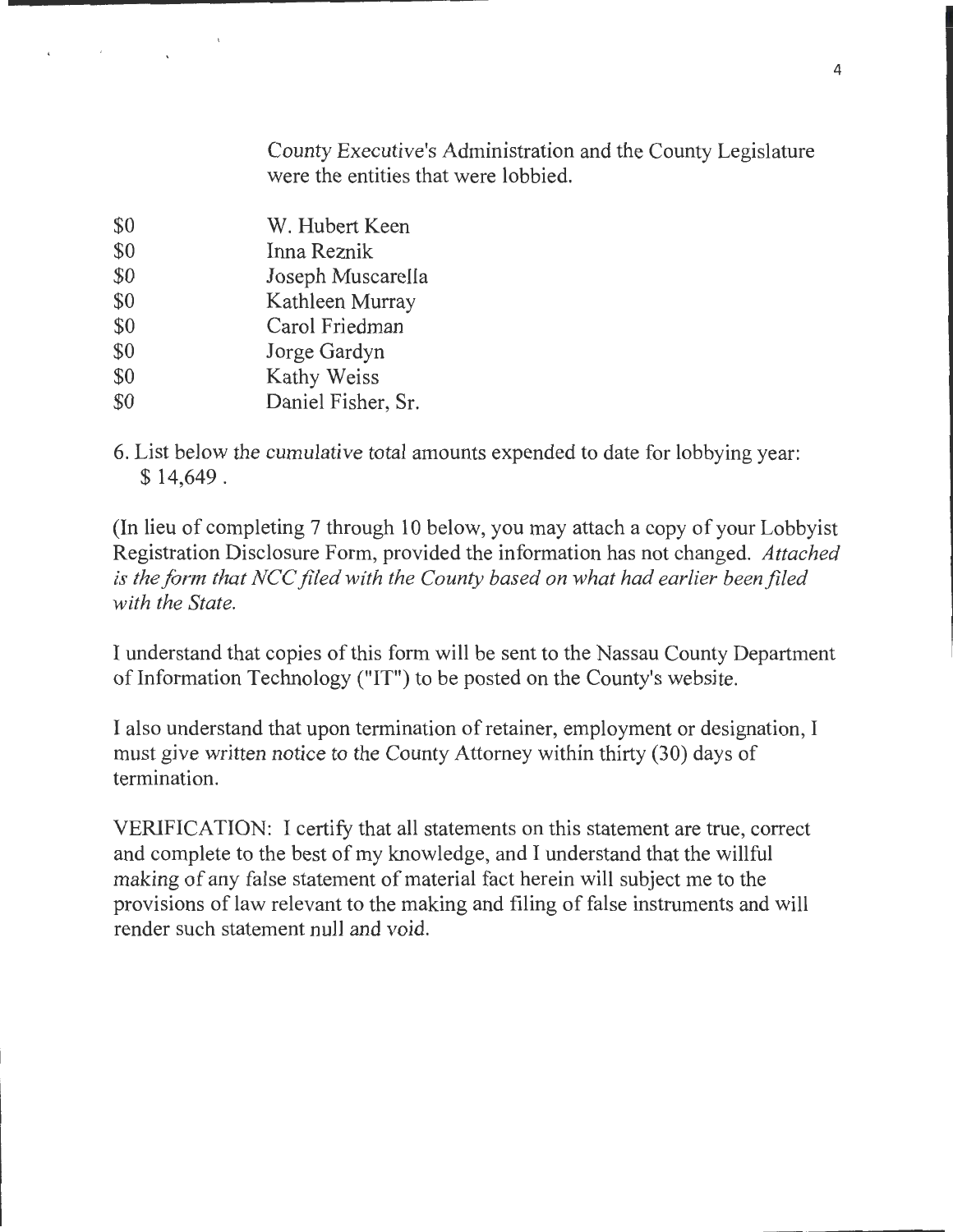Dated: June 6, 2018

 $\mathbf{A}=\mathbf{A}^{(1)}$  ,  $\mathbf{A}^{(2)}$  ,  $\mathbf{A}^{(3)}$ 

Signed: DUA PULLY V Title: Vice President, Institutional Advancement 5

STATE OF NEW YORK

SS:

) ) )

COUNTY of NASSAU

Sworn before me this sixth

day of June, 2018

andi NOTA

**ANNE E. BRANDl Notary Public, State of New York No. 01BR6104733**<br>**Qualified in Nassau County**<br>**January 26, 20**<sub>c</sub>20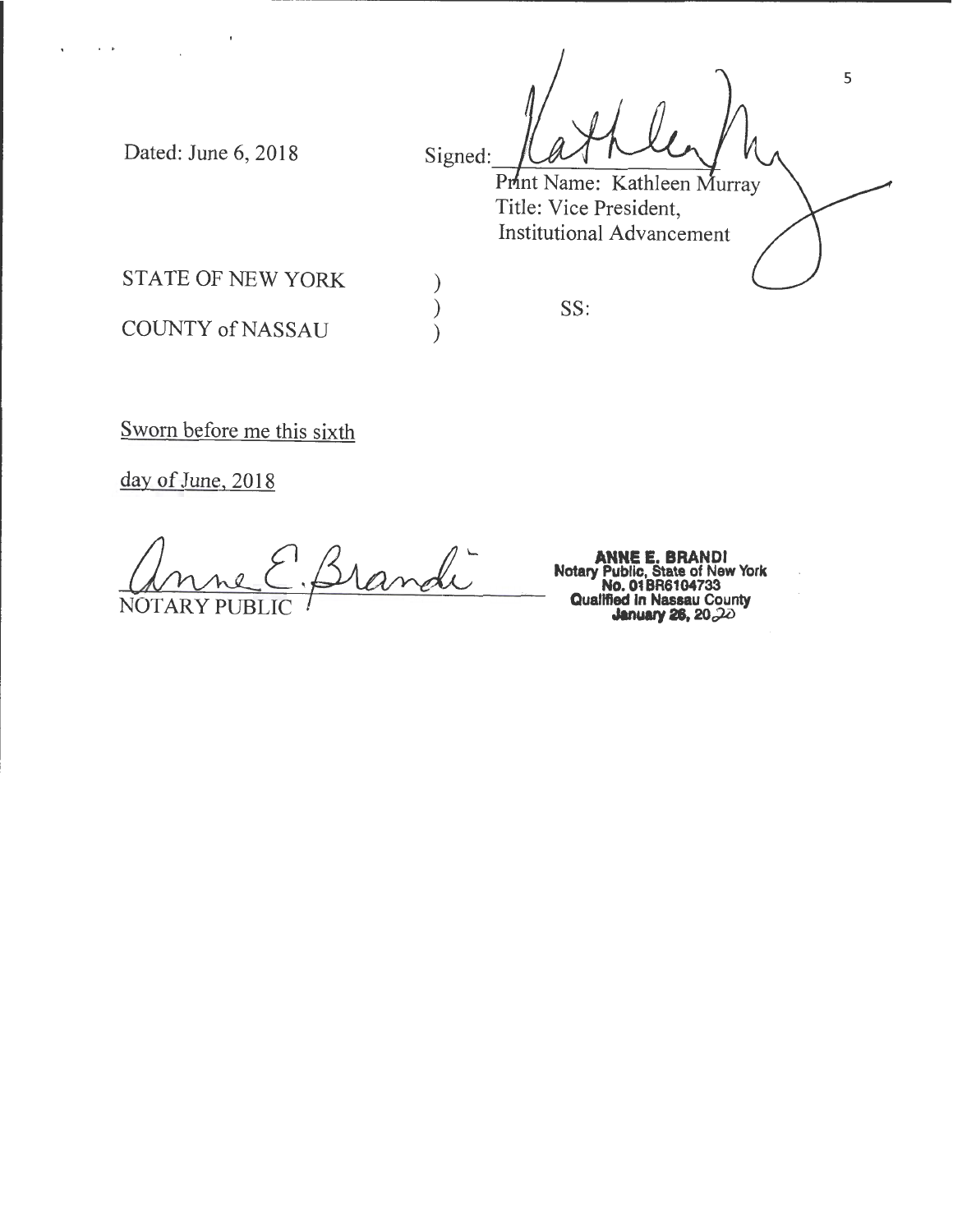

# COUNTY OF NASSAU

## LOBBYIST REGISTRATION AND DISCLOSURE FORM

1. Name, address and telephone number of lobbyist(s)/lobbying organization. The term "lobbyist" means any and every person or organization retained, employed or designated by any client to influence—or promote a matter before— Nassau County, its agencies, boards, commissions, department heads, legislators, or committees, including but not limited to the OpenSpace and Advisory Committee and Planning Commission. Such matters include, but are not limited to, requests for proposals, development of improvement of real property subject to County regulation, procurements. The term "lobbyist" does not include any officer, director, trustee, employee, counsel or agent of the County of Nassau, or State of New York, when discharging his or her official duties.

Nassau Community College, One Education Drive, Garden City, N.Y. 11530, 516-572-7811

W. Hubert Keen, (College employee, same address) (516) 572-7205 Inna Reznik, (College employee, same address) 516-572-7700 Joseph Muscarella (College employee, same address) 516-572-0605 Kathleen Murray (College employee, same address) 516-572-0611 Carol Friedman (College employee, same address) 516-572-9786 Jorge Gardyn, 395 Stewart Avenue, Garden City, N.Y 11530, 516-551-7113 (uncompensated Board of Trustees member) Kathy Weiss, 39 Fieldstone Lane, Oyster Bay, N.Y. 11771, 516-802-3024 (uncompensated Board of Trustees member) Daniel Fisher, Sr. Fisher Development Strategies, 21 Choir Lane, Westbury, N.Y. 11590-5723 (516) 238-0186. (Outside lobbyist who also files a disclosure report separately with Nassau County Attorney).

2. List whether and where the person/organization is registered as a lobbyist (e.g. Nassau County, New York State):

Yes, Nassau Community College and its employees listed above in question no. 1, as well as outside lobbyist Daniel Fisher, Sr. are all registered with Nassau County and New York State.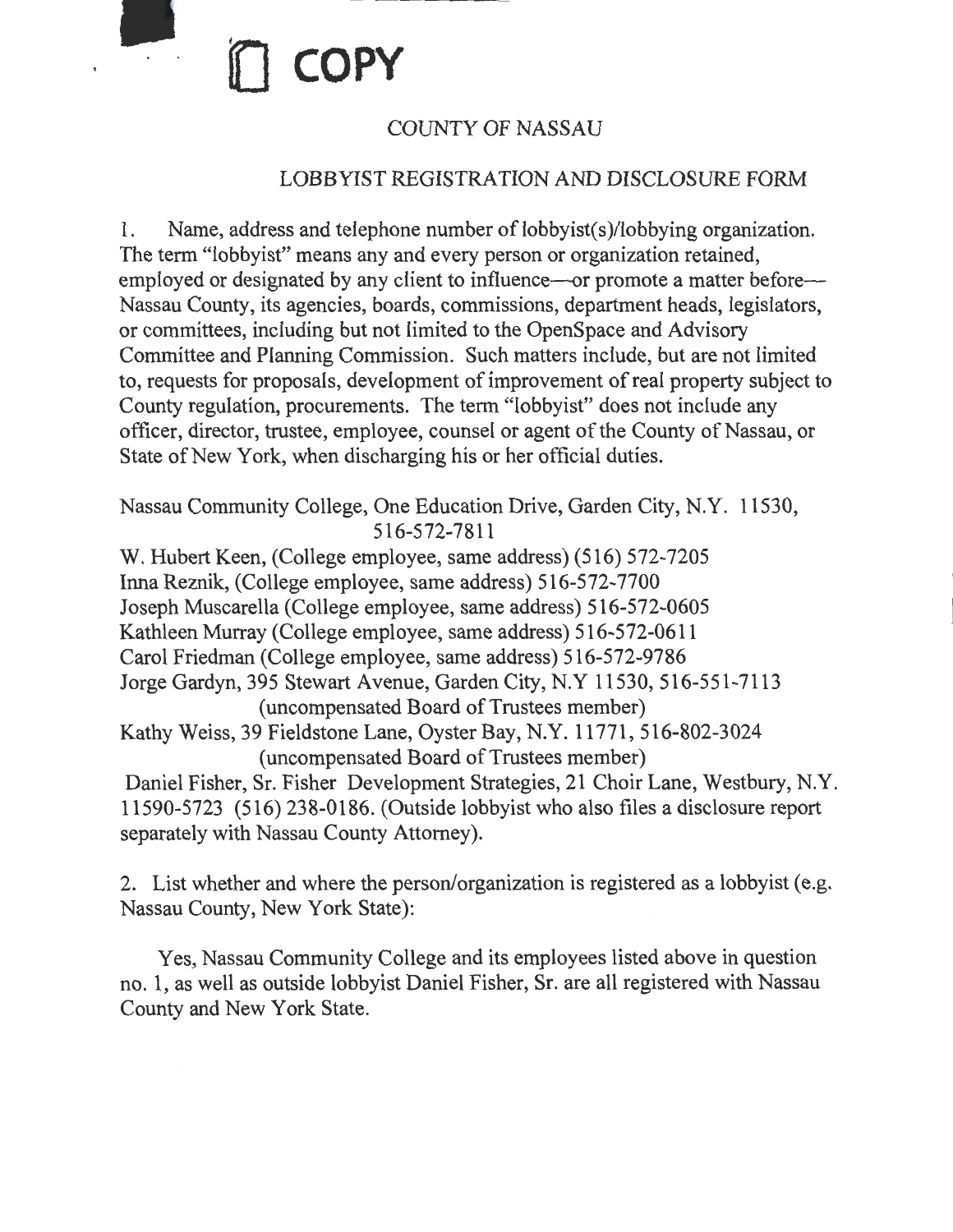3. Name, address and telephone number of client(s) by whom, or on whose behalf, the lobbyist is retained, employed or designated:

 $\mathcal{L}$ 

Nassau Community College, One Education Drive Garden City, New York 11530-6793. Nassau Community is the sole client for its employees as well as outside lobbyist Daniel Fisher, Sr.

4. Describe lobbying activity conducted, or to be conducted, in Nassau County, and identify client(s) for each activity listed. **See page 4 for a complete description of lobbying activities.** 

Nassau Community College is the sole client at all times and for all lobbying activities. Activities related to the passage of the 2017 and 2018 capital plans to ensure receipt of matching funds from State of New York. Also lobbied the County Executive and County Legislature for passage of the 2018 operating budget, and lobbied for passage of Ordinance Nos: 337-17; 76-2017; 186-B-15. Also lobbied for approval of NCCFT CBA (No. 383-17).

5. The name of persons, organizations or governmental entities before whom the lobbyist expects to lobby:

## The Nassau County Executive and her administrative and executive staff; The Nassau County Legislature; The Nassau County Legislative Office of Budget.

6. If such lobbyist is retained or employed pursuant to a written agreement of retainer or employment, you must attach a copy of such document; and if agreement of retainer or employment is oral, attach a written statement of the substance thereof. If the written agreement of retainer or employment does not contain a signed authorization from the client by whom you have been authorized to lobby, separately attach such a written authorization from the client.

There are no such written agreements for the employee/lobbyists listed above, nor for the uncompensated Trustee/lobbyists. However, I attach a written authorization from the President authorizing me as the designee to file all lobbying reports on behalf of Nassau Community College on the state and county levels.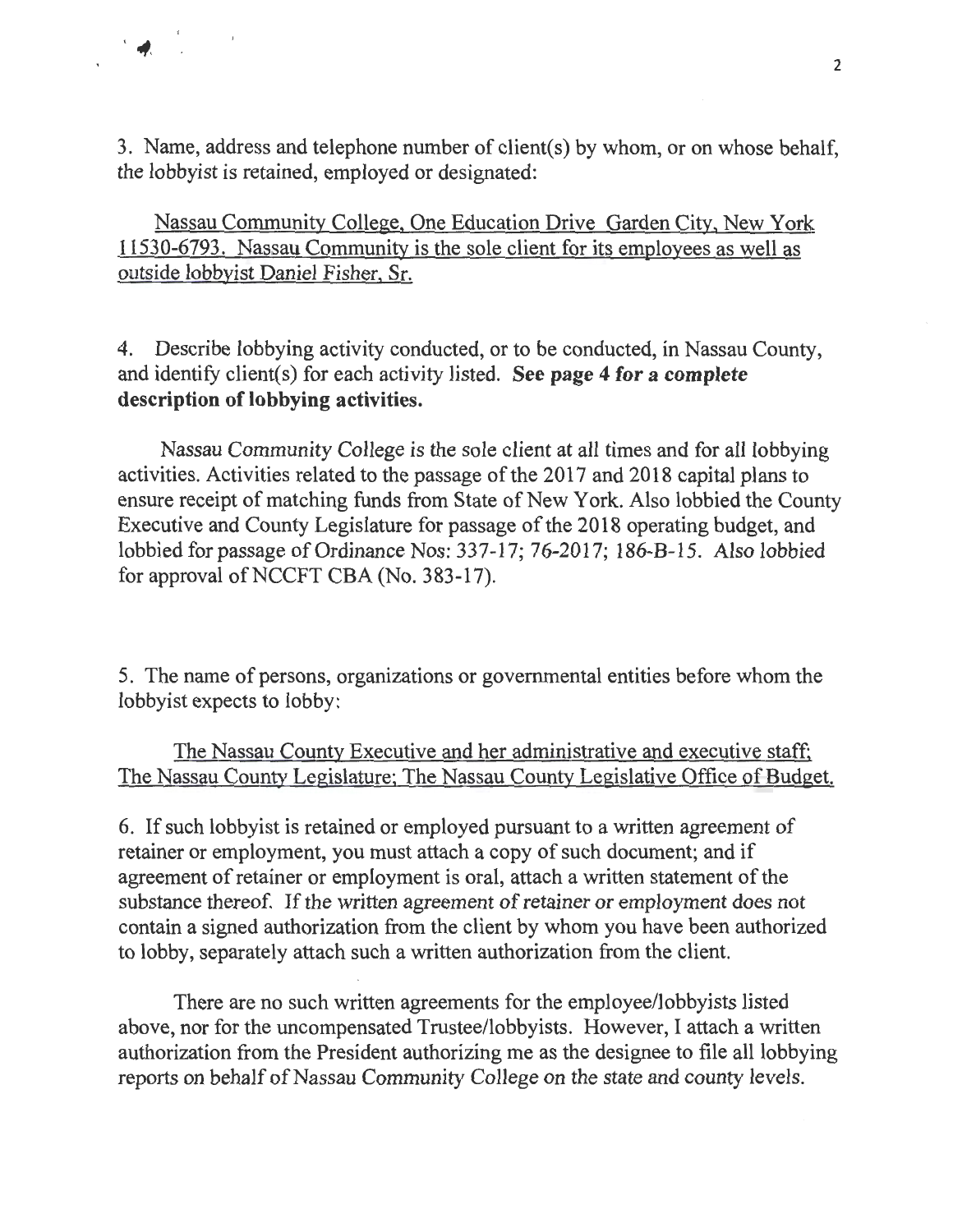Daniel Fisher Sr. of Fisher Development Strategies is party to a written contract with Nassau Community College, a copy of which is attached.

7. *Within the previous year, has the lobbyist/lobbying organization or any of its corporate officers provided campaign contributions pursuant to the New York State Election Law to the campaign committees of any of the following Nassau County elected officials or to the campaign committees of any candidates for any of the following Nassau County elected offices: the County Executive, the County Clerk, the Comptroller, the District Attorney, or any County Legislator?* If *yes, to what campaign committee?* If *none, you must so state:* 

*Dr Jorge Gardyn :\$0; Dr. Kathy Weiss:\$100 to CE Laura Curran and \$100.to County Legislator Arnold Drucker; Dr. W Hubert Keen:\$0; Inna Reznik:\$0; Dr. Joseph Muscarella: \$0; Kathleen Murray:\$0; Carol Friedman:\$0,·* 

I understand that copies of this form will be sent to the Nassau County Department of Information Technology ("IT") to be posted on the County's website.

I also understand that upon termination of retainer, employment or designation I must give written notice to the County Attorney within thirty (30) days of termination.

VERIFICATION: The undersigned affirms and so swears that she has read and understood the foregoing statements and they are, to her knowledge, true and accurate.

The undersigned further certifies and affirms that the contribution( s) to the campaign committees listed above were made freely and without duress, threat or any other promise of a governmental benefit or in exchange for any benefit or remuneration.

Dated: January 10, 2018 Signed:

Print Name: Kathleen Murray Title: Vice President, Institutional Advancement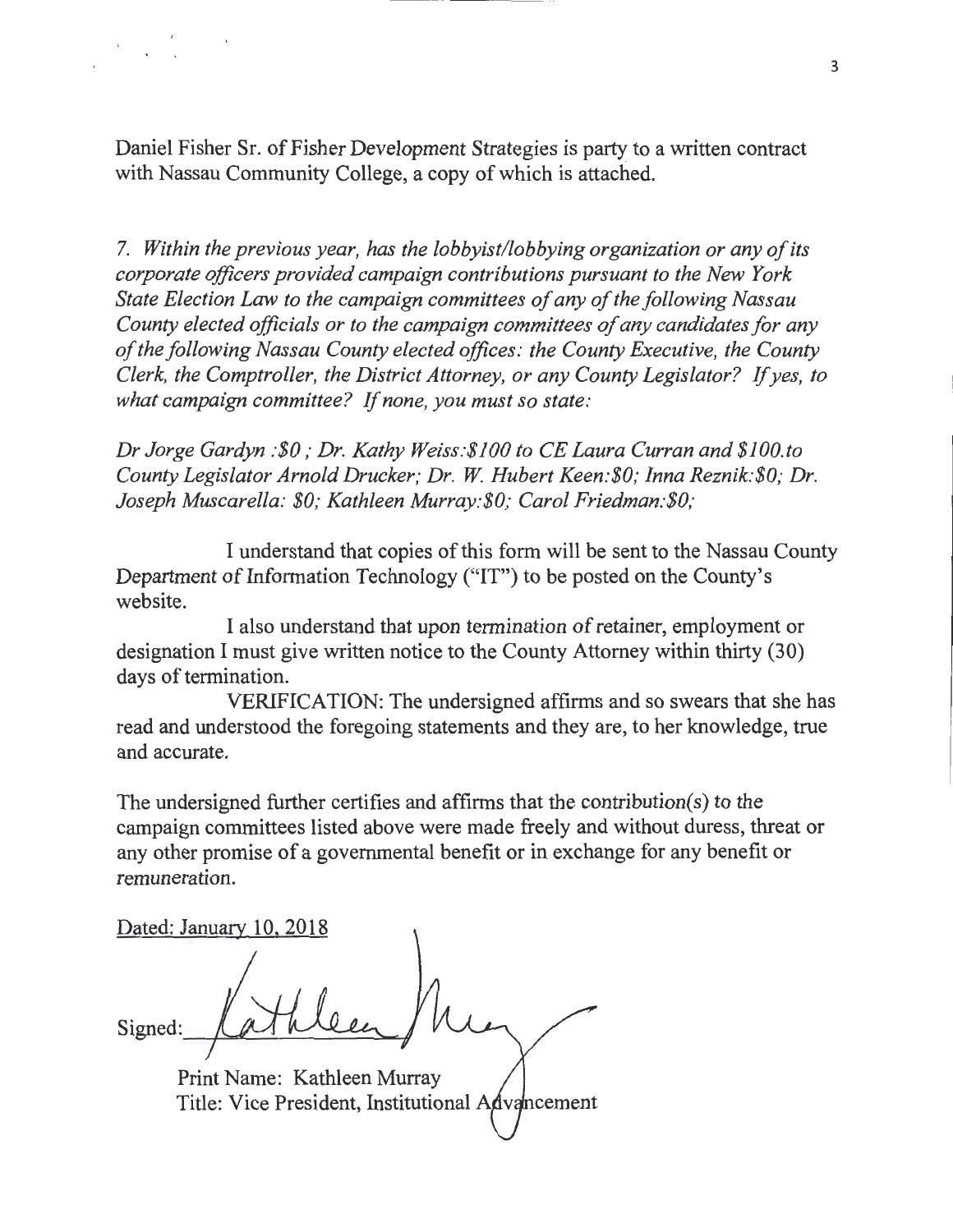I, W. Hubert Keen {Name of Chief Administrative Officer)

### President,

### Nassau Community College, hereby designate {Name of Organization)

Kathleen Murray to make and file (Name of Designee)

## NY STATE LOBBYIST STATEMENT OF REGISTRATION; NY STATE LOBBYIST BI-MONTHLY REPORT; And NY STATE CLIENT SEMI-ANNUAL REPORT (Name of Statement(s) and/or Report(s)

For Reporting Year 2016-2017 (Year or Time Period)

(Signature of Chief Administrative Officer)

Accepted by:

Assistant to the President/Governmental Affairs Media Relations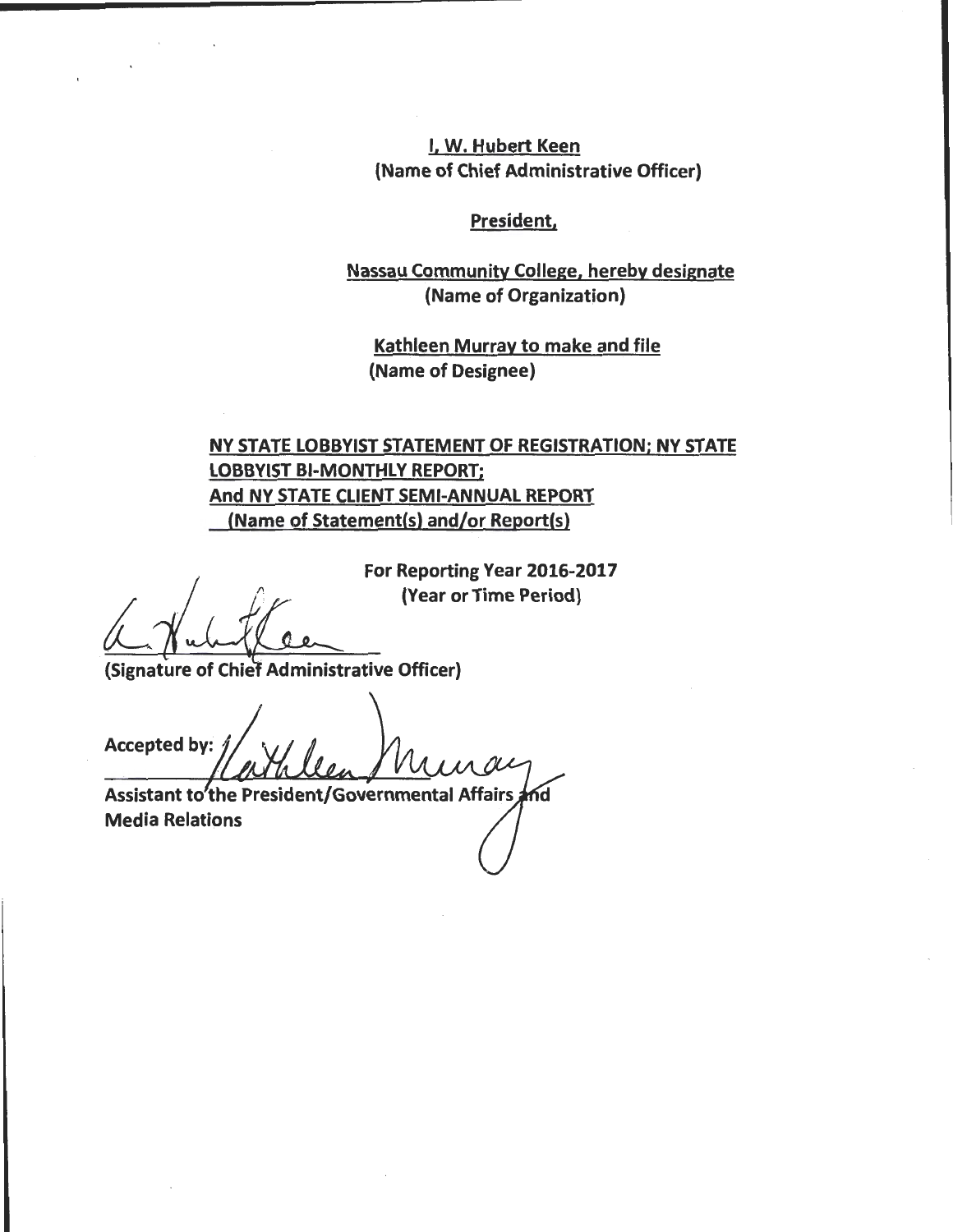NASSAU COMMUNITY COLLEGE of the County of Nassau, State of New York One Education Drive Garden City, New York 11530-6793

..

Requisition Number:

Resp. Ctr. / Obj. Code:

#### CONTRACT FOR SERVICES

THIS AGREEMENT, dated as of July 25, 2017 (together with the schedules, appendices, attachments and exhibits, if any, this "Agreement"), between *(i)* Nassau Community College, having its principal office at One Education Drive, Garden City, New York 11530-6793 (the "College"), of Nassau County, a municipal corporation having its principal office at One West Street, Mineola, New York 11501 (the "County") and (ii) Fisher Development Strategies, having its principal office at 21 Choir Lane, Westbury, New York 11590, (the "Contractor").

#### W IT N E S S E T H:

WHEREAS, the College desires to retain the Contractor to perform lobbying and advocacy services, as further described in this Agreement; and

WHEREAS, the Contractor is willing and able to perform the services described in this Agreement;

WHEREAS, the Contractor has been awarded this Professional Services Agreement for Lobbying Services pursuant to Request for Proposals No. 061317-0209, with an opening date of June 13, 2017.

NOW, THEREFORE, in consideration of the premises and mutual covenants contained in this Agreement, the parties agree as follows:

1. Term. This Agreement shall commence on August 1, 2017, and terminate July 31, 2020 with an option by the College to extend the Agreement for two (2) additional years, subject to the encumbrance of funds and appropriate College approvals. All extensions ate subject to the mutual written consent of both parties.

2. Services. The services to be provided by the Contractor under this Agreement shall consist of undertaking lobbying and advocacy efforts with the New York State Governor, New York State Legislature, the Nassau County Executive and the Nassau County Legislature on behalf of the College, whereby the Contractor will focus its efforts on the State budget and any other general legislation as it affects the College for the purpose of improving the educational experience for the students and the College Community, hereinafter referred to as (the "Services"). The Contractor's services are to be performed largely off-site but the Contractor will, upon request of the College, work at the College's offices or other locations, as designated by the College. On a monthly basis, the Contractor shall submit a report to the College, outlining the dates and hours during which lobbying efforts took place, and summarizing the lobbying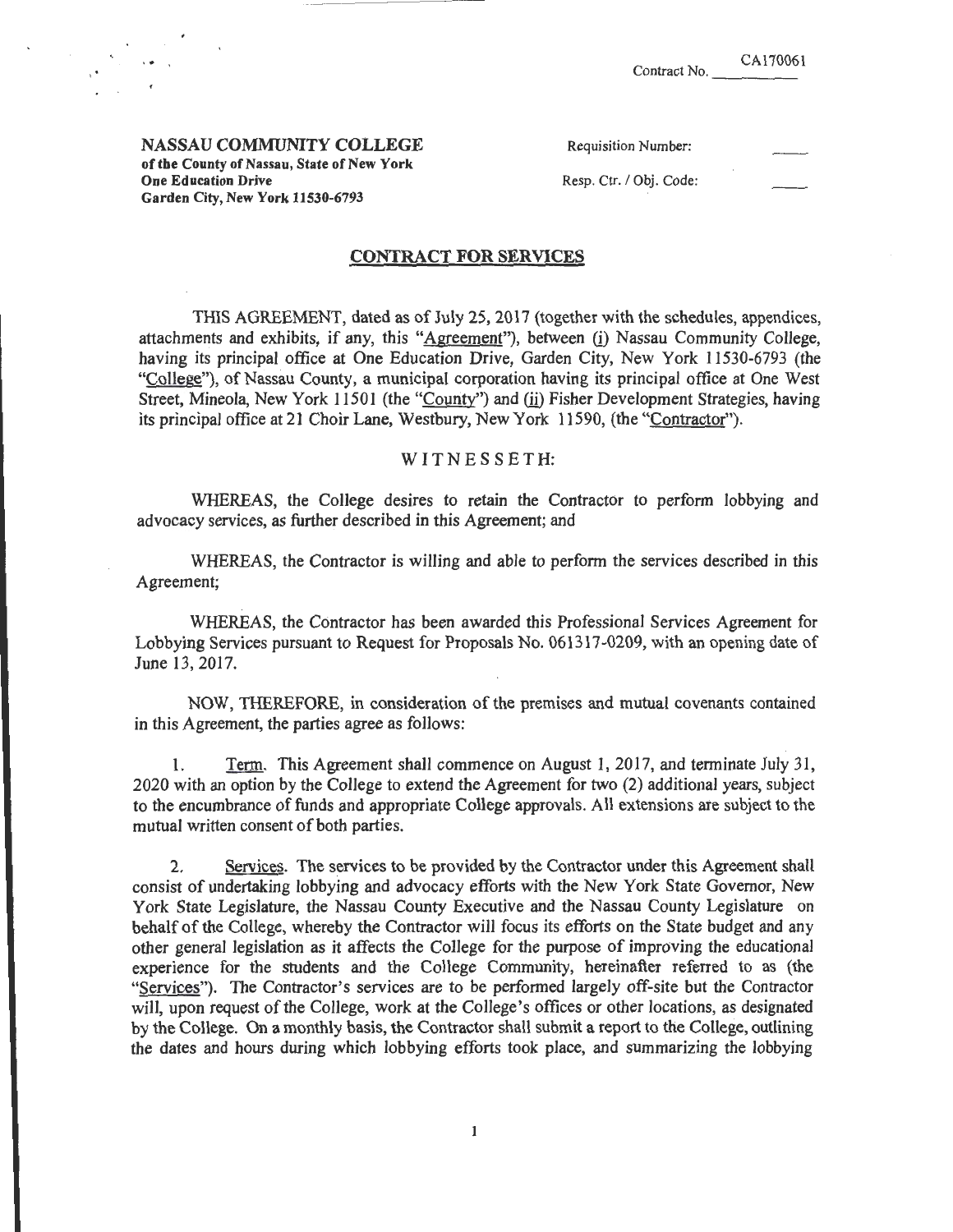4. Independent Contractor. The Contractor is an independent contractor of the College or County. The Contractor shall not, nor shall any officer, director, employee, servant, agent or independent contractor of the Contractor (a "Contractor Agent"), be (i) deemed a College or County employee, (ii) commit the College or County to any obligation, or (iii) hold himself out as a College or County employee or Person with the authority to commit the College or County to any obligation. As used in this Agreement the word "Person" means any individual person, entity (including partnerships, corporations and limited liability companies), and government or political subdivision thereof (including agencies, bureaus, offices and departments thereof).

5. No Arrears or Default. The Contractor is not in arrears to the College or County upon any debt or contract and it is not in default as surety, contractor, or otherwise upon any obligation to the College or County, including any obligation to pay taxes to, or perform services for or on behalf of, the College or County.

6. Compliance With Law. (a) Generally. The Contractor shall comply with any and all applicable Federal, State and local Laws, including, but not limited to those relating to conflicts of interest, discrimination, and disclosure of information, in connection with its performance under this Agreement. In furtherance of the foregoing, the Contractor is bound by and shall comply with the terms of Appendix EE attached hereto. As used in this Agreement the word "Law" includes any and all statutes, local laws, ordinances, rules, regulations, applicable orders, and/or decrees, as the same may be amended from time to time, enacted, or adopted.

(b) Nassau County Living Wage Law. Pursuant to LL 1-2006, as amended, and to the extent that a waiver has not been obtained in accordance with such law or any rules of the County Executive, the Contractor agrees as follows:

- (i) Contractor shall comply with the applicable requirements of the Living Wage Law, as amended;
- (ii) Failure to comply with the Living Wage Law, as amended, may constitute a material breach of this Agreement, the occurrence of which may be determined solely by the County. Contractor has the right to cure such breach within thirty days of receipt of notice of breach from the County. In the event that such breach is not timely cured, the County may terminate this Agreement as well as exercise any other rights available to the County under applicable law.
- (iii) It shall be a continuing obligation of the Contractor to inform the County of any material changes in the content of its certification of compliance, attached to this Agreement as Appendix L, and shall provide to the County any information necessary to maintain the certification's accuracy.

(c) Records Access. The parties acknowledge and agree that all records, information, and data ("Information") acquired in connection with performance or administration of this Agreement shall be used and disclosed solely for the purpose of performance and administration of the contract or as required by law. The Contractor acknowledges that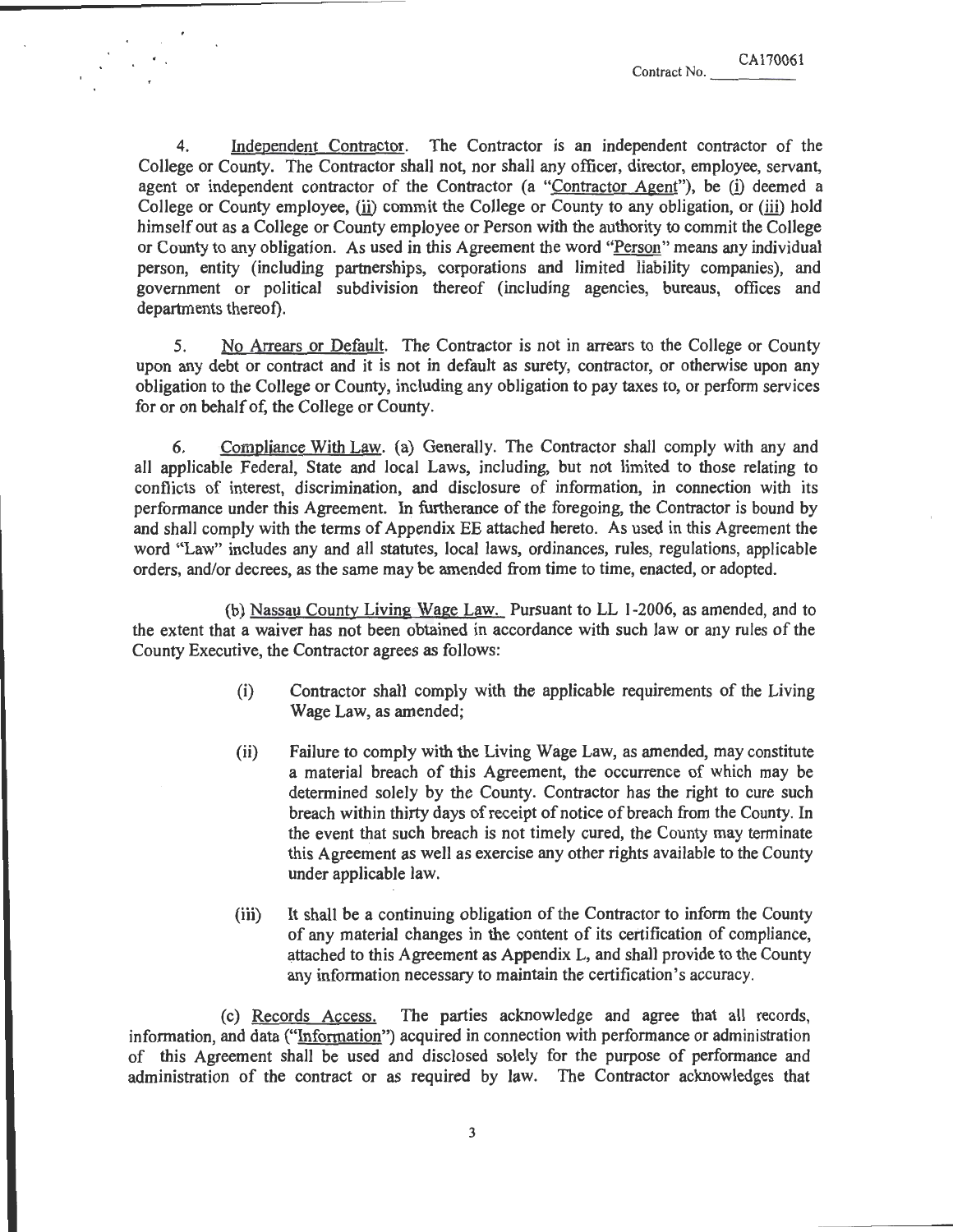CA170061

9. Insurance. (a) Types and Amounts. The Contractor shall obtain and maintain throughout the term of this Agreement, at its own expense:  $(i)$  one or more policies for commercial general liability insurance, which policy(ies) shall name "Nassau County" and ''Nassau Community College" as additional insured with ''Nassau Community College" as certificate holder and have a minimum single combined limit of liability of not less than one million dollars  $(\text{$}1,000,000)$  per occurrence, (ii) if contracting in whole or part to provide professional services, one or more policies for professional liability insurance, which policy(ies) shall have a minimum single combined limit liability of not less than one million dollars  $($1,000,000)$  per occurrence and two million dollars  $($2,000,000)$  aggregate coverage, (iii) compensation insurance for the benefit of the Contractor's employees ("Workers' Compensation Insurance"), which insurance is in compliance with the New York State Workers' Compensation Law, and (iv) such additional insurance as the County or College may from time to time specify.

(b) Acceptability; Deductibles; Subcontractors. All insurance obtained and maintained by the Contractor pursuant to this Agreement shall be (i) written by one or more commercial insurance carriers licensed to do business in New York State and acceptable to the County and College, and (ii) in form and substance acceptable to the County and College. The Contractor shall be solely responsible for the payment of all deductibles to which such policies are subject. The Contractor shall require any subcontractor hired in connection with this Agreement to carry insurance with the same limits and provisions required to be carried by the Contractor under this Agreement.

(c) Delivery: Coverage Change; No Inconsistent Action. Prior to the execution of this Agreement, copies of current certificates of insurance evidencing the insurance coverage required by this Agreement shall be delivered to the College. Not less than thirty (30) days prior to the date of any expiration or renewal of, or actual, proposed or threatened reduction or cancellation of coverage under, any insurance required hereunder, the Contractor shall provide written notice to the College of the same and deliver to the College renewal or replacement certificates of insurance. The Contractor shall cause all insurance to remain in full force and effect throughout the term of this Agreement and shall not take any action, or omit to take any action, that would suspend or invalidate any of the required coverages. The failure of the Contractor to maintain Workers' Compensation Insurance shall render this contract void and of no effect. The failure of the Contractor to maintain the other required coverages shall be deemed a material breach of this Agreement upon which the County or College reserves the right to consider this Agreement terminated as of the date of such failure.

10. Assignment; Amendment: Waiver; Subcontracting. This Agreement and the rights and obligations hereunder may not be in whole or part  $(i)$  assigned, transferred or disposed of,  $(i)$  amended,  $(iii)$  waived, or  $(iv)$  subcontracted, without the prior written consent of the College President or his or her duly designated deputy (the "College President"), and any purported assignment, other disposal or modification without such prior written consent shall be null and void. The failure of a party to assert any of its rights under this Agreement, including the right to demand strict performance, shall not constitute a waiver of such rights.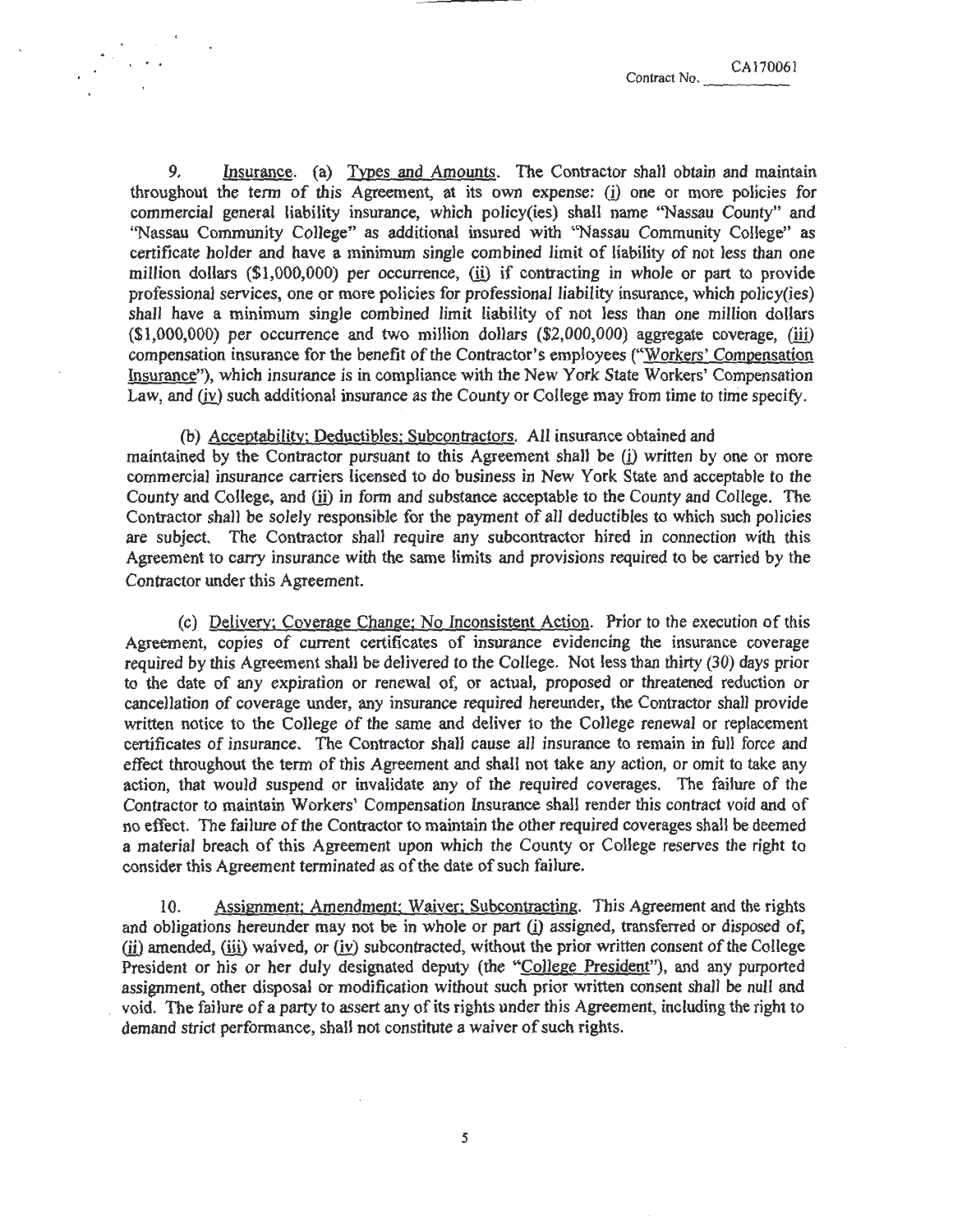Contractor shall send or deliver copies of the documents presented to the College Counsel under this Section to each of  $(i)$  the applicable Department Vice President and the  $(ii)$  the County Attorney (at the address specified above for the County) on the same day that documents are sent or delivered the College Counsel. The complaint or necessary moving papers of the Contractor shall allege that the above-described actions and inactions preceded the Contractor's action or special proceeding against the County/College.

(b) Time Limitation. Such action or special proceeding is commenced within the earlier of (i) one (1) year of the first to occur of  $(A)$  final payment under or the termination of this Agreement, and  $(B)$  the accrual of the cause of action, and  $(i)$  the time specified in any other provision of this Agreement.

14. Work Performance Liability. The Contractor is and shall remain primarily liable for the successful completion of all work in accordance this Agreement irrespective of whether the Contractor is using a Contractor Agent to perform some or all of the work contemplated by this Agreement, and irrespective of whether the use of such Contractor Agent has been approved by the County.

15. Consent to Jurisdiction and Venue; Governing Law. Unless otherwise specified in this Agreement or required by Law, all claims or actions with respect to this Agreement shall be resolved exclusively by a court of competent jurisdiction located in Nassau County in New York State and the parties expressly waive any objections to the same on any grounds, including venue and forum non conveniens. This Agreement is intended as a contract under, and shall be governed and construed in accordance with, the Laws of New York State, without regard to the conflict of laws provisions thereof.

16. Notices. Any notice, request, demand or other communication required to be given or made in connection with this Agreement shall be  $(a)$  in writing,  $(b)$  delivered or sent  $(i)$  by hand delivery, evidenced by a signed, dated receipt, (ii) postage prepaid via certified mail, return receipt requested, or  $(iii)$  overnight delivery via a nationally recognized courier service,  $(c)$ deemed given or made on the date the delivery receipt was signed by a College employee, three (3) business days after it is mailed or one (1) business day after it is released to a courier service, as applicable, and  $(d)(i)$  if to the Procurement Department, to the attention of the Director at One Education Drive, Tower 4, Garden City, NY, (ii) if to College's General Counsel's Office, to the attention of the College Counsel at the address specified above for the College, and (iii) if to the Contractor, to the attention of the person who executed this Agreement on behalf of the Contractor at the address specified above for the Contractor, or in each case to such other persons or addresses as shall be designated by written notice.

17. All Legal Provisions Deemed Included: Severability; Supremacy. (a) Every provision required by Law to be inserted into or referenced by this Agreement is intended to be a part of this Agreement. If any such provision is not inserted or referenced or is not inserted or referenced in correct form then (i) such provision shall be deemed inserted into or referenced by this Agreement for purposes of interpretation and  $\langle \hat{H} \rangle$  upon the application of either party this Agreement shall be formally amended to comply strictly with the Law, without prejudice to the rights of either party.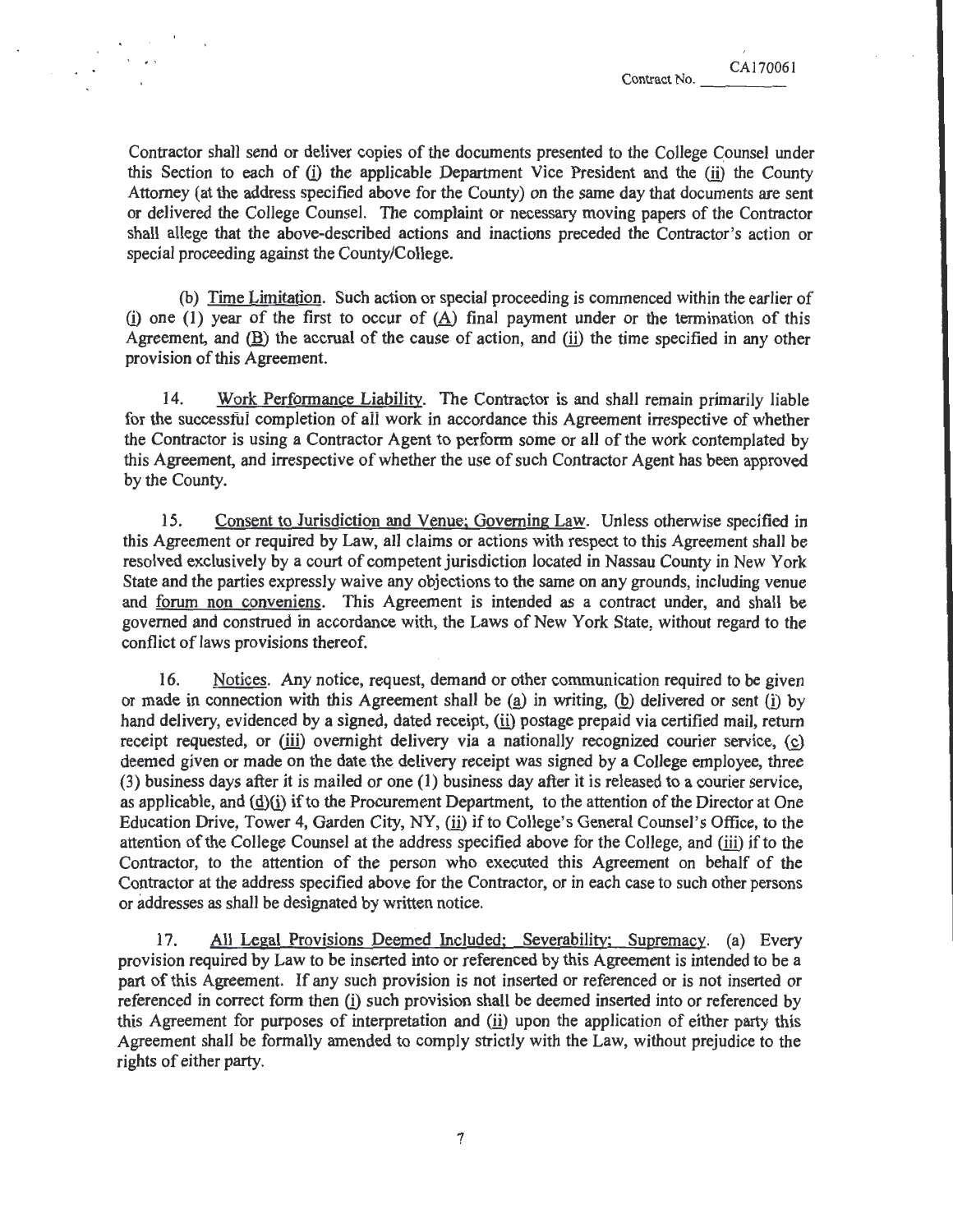CA170061<br>Contract No.

# . ' CA170061

IN WITNESS WHEREOF, the Contractor and the College have executed this Agreement as of the date first above written.

OFFICE OF THE COUNTY ATTORNEY By: Name: Nicholas  $P$  $Sarodis$ Date:  $7/28/17$ Title:

FISHER DEVELOPMENT STRATEGIES Daniel M Zigherh<br>Daniel M Figher Ja Signature: Signature: Daniel MZuchech Title: PRESIDENT Date: July 25, 2017

BUREAU OF REAL ESTATE & INSURANCE By: Name: Date: Title:

DEPARTMENT VICE PRESIDENT By: Date:

PRESIDENT, NASSAU COMMUNITY COLLEGE By: Date:

I certify that this copy of the contract is a true and complete copy of this contract.

<u>Lence Counsel M. Mac 8-8-17</u>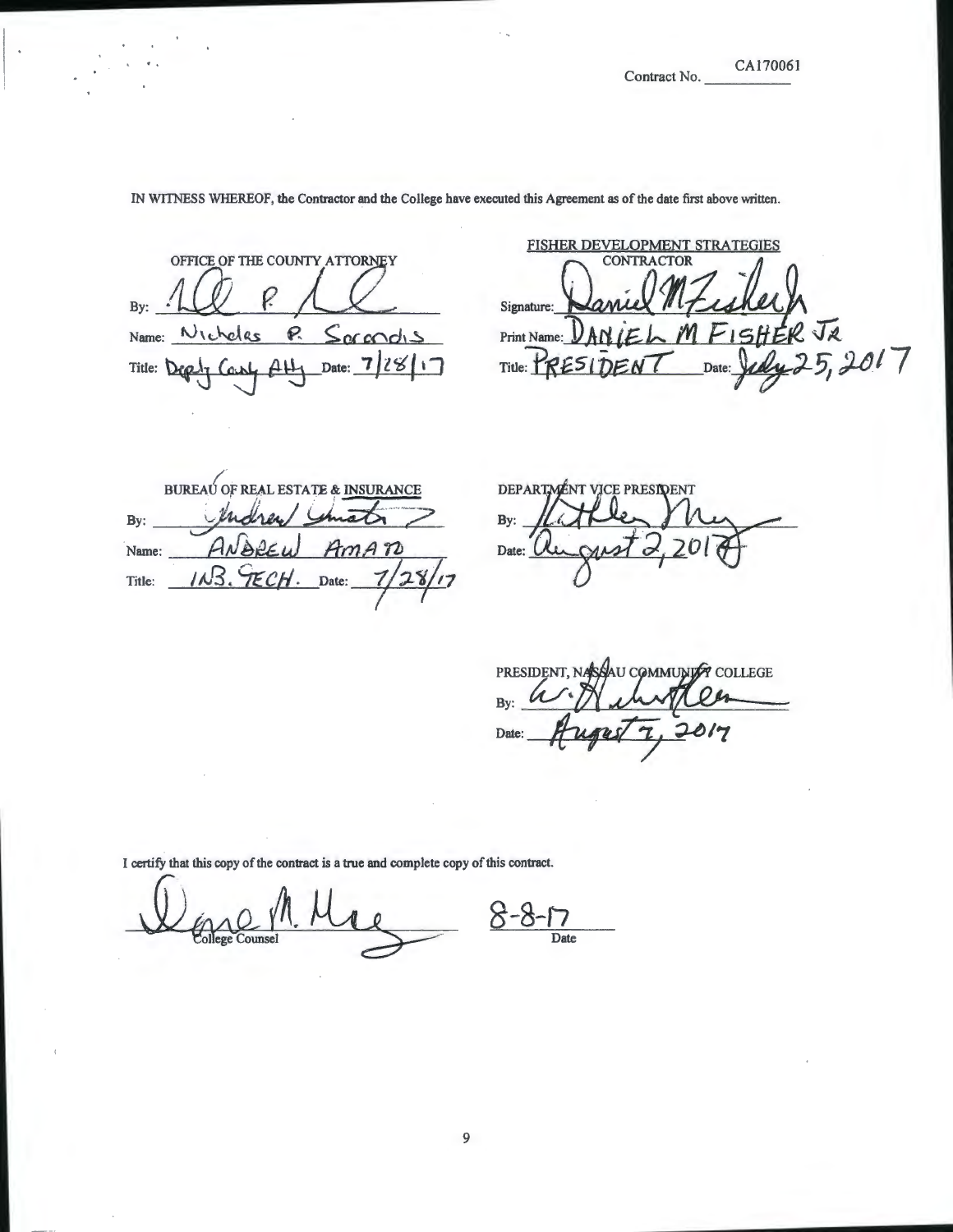#### **APPENDIX EE**

#### EQUAL EMPLOYMENT OPPORTUNITIES FOR MINORITIES AND WOMEN

The provisions of this Appendix EE are hereby made a part ofthe document to which it is attached.

The Contractor shall comply with all federal, State and local statutory and constitutional anti-discrimination provisions. In addition, Local Law No. 14-2002, entitled "Participation by Minority Group Members and Women in Nassau County Contracts," governs all County Contracts as defined by such title and solicitations for bids or proposals for County Contracts. In accordance with Local Law 14-2002:

(a) The Contractor shall not discriminate against employees or applicants for employment because of race, creed, color, national origin, sex, age, disability or marital status in recruitment, employment, job assignments, promotions, upgradings, demotions, transfers, layoffs, terminations, and rates of pay or other forms of compensation. The Contractor will undertake or continue existing programs related to recruitment, employment, job assignments, promotions, upgradings, transfers, and rates of pay or other forms of compensation to ensure that minority group members and women are afforded equal employment opportunities without discrimination.

(b) At the request of the County contracting agency, the Contractor shall request each employment agency, labor union, or authorized representative of workers with which it has a collective bargaining or other agreement or understanding, to furnish a written statement that such employment agency, union, or representative will not discriminate on the basis of race, creed, color, national origin, sex, age, disability, or marital status and that such employment agency, labor union, or representative will affirmatively cooperate in the implementation of the Contractor's obligations herein.

(c) The Contractor shall state, in all solicitations or advertisements for employees, that, in the performance of the County Contract, all qualified applicants will be afforded equal employment opportunities without discrimination because of race, creed, color, national origin, sex, age, disability or marital status.

(d) The Contractor shall make Best Efforts to solicit active participation by certified minority or women-owned business enterprises ("Certified M/WBEs") as defined in Section 101 of Local Law No. 14-2002, including the granting of Subcontracts.

(e) The Contractor shall, in its advertisements and solicitations for Subcontractors, indicate its interest in receiving bids from Certified M/WBEs and the requirement that Subcontractors must be equal opportunity employers.

(f) Contractors must notify and receive approval from the respective Department Head prior to issuing any Subcontracts and, at the time of requesting such authorization, must submit a signed Best Efforts Checklist.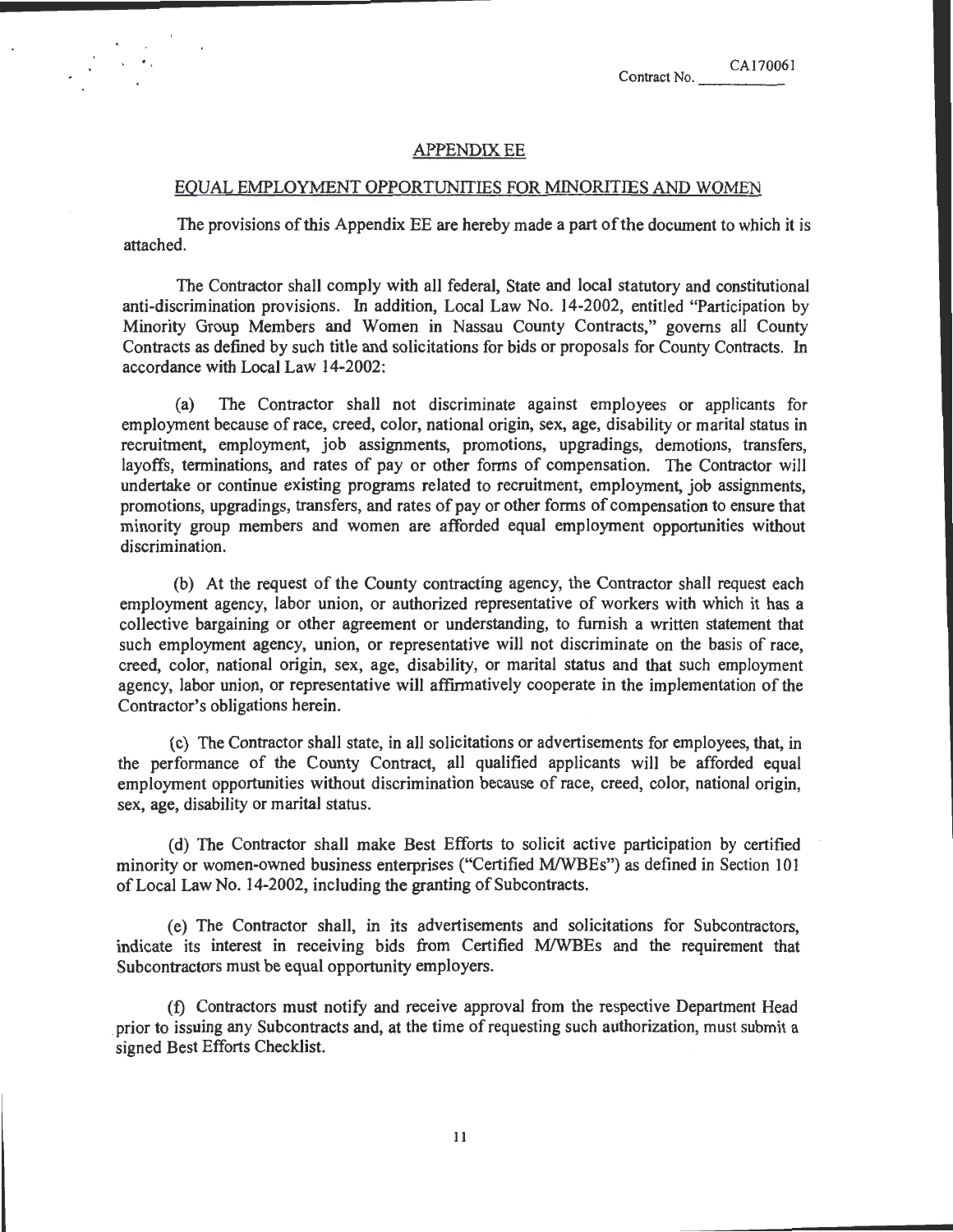c. Upon conclusion of the arbitration proceedings, the arbitrator shall submit to the Executive Director his recommendations regarding the imposition of sanctions, fines or penalties. The Executive Director shall either (i) adopt the recommendation of the arbitrator (ii) determine that no sanctions, fines or penalties should be imposed or (iii) modify the recommendation of the arbitrator, provided that such modification shal1 not expand upon any sanction recommended or impose any new sanction, or increase the amount of any recommended fine or penalty. The Executive Director, within ten days (10) of receipt of the arbitrators award and recommendations, shall file a determination of such matter and shall cause a copy of such determination to be served upon the respondent by personal service or by certified mail return receipt requested. The award of the arbitrator, and the fines and penalties imposed by the Executive Director, shall be final determinations and may only be vacated or modified as provided in the civil practice law and rules ("CPLR").

(m) The contractor shall provide contracting agency with information regarding all subcontracts awarded under any County Contract, including the amount of compensation paid to each Subcontractor and shall complete all forms provided by the Executive Director or the Department Head relating to subcontractor utilization and efforts to obtain M/WBE participation..

Failure to comply with provisions (a) through (m) above, as ultimately determined by the Executive Director, shall be a material breach of the contract constituting grounds for immediate termination. Once a final determination of failure to comply has been reached by the Executive Director, the determination of whether to terminate a contract shall rest with the Deputy County Executive with oversight responsibility for the contracting agency.

As used in this Appendix EE the term "Best Efforts Checklist" shall mean a list signed by the Contractor, listing the procedures it has undertaken to procure Subcontractors in accordance with this Appendix EE.

As used in this Appendix EE the term "County Contract" shall mean (i) a written agreement or purchase order instrument, providing for a total expenditure in excess of twentyfive thousand dollars (\$25,000), whereby a County contracting agency is committed to expend or does expend funds in return for labor, services, supplies, equipment, materials or any combination of the foregoing, to be performed for, or rendered or furnished to the County; or (ii) a written agreement in excess of one hundred thousand dollars (\$100,000), whereby a County contracting agency is committed to expend or does expend funds for the acquisition, construction, demolition, replacement, major repair or renovation of real property and improvements thereon. However, the term "County Contract" does not include agreements or orders for the following services: banking services, insurance policies or contracts, or contracts with a County contracting agency for the sale of bonds, notes or other securities.

As used in this Appendix EE the term "County Contractor" means an individual, business enterprise, including sole proprietorship, partnership, corporation, not-for-profit corporation, or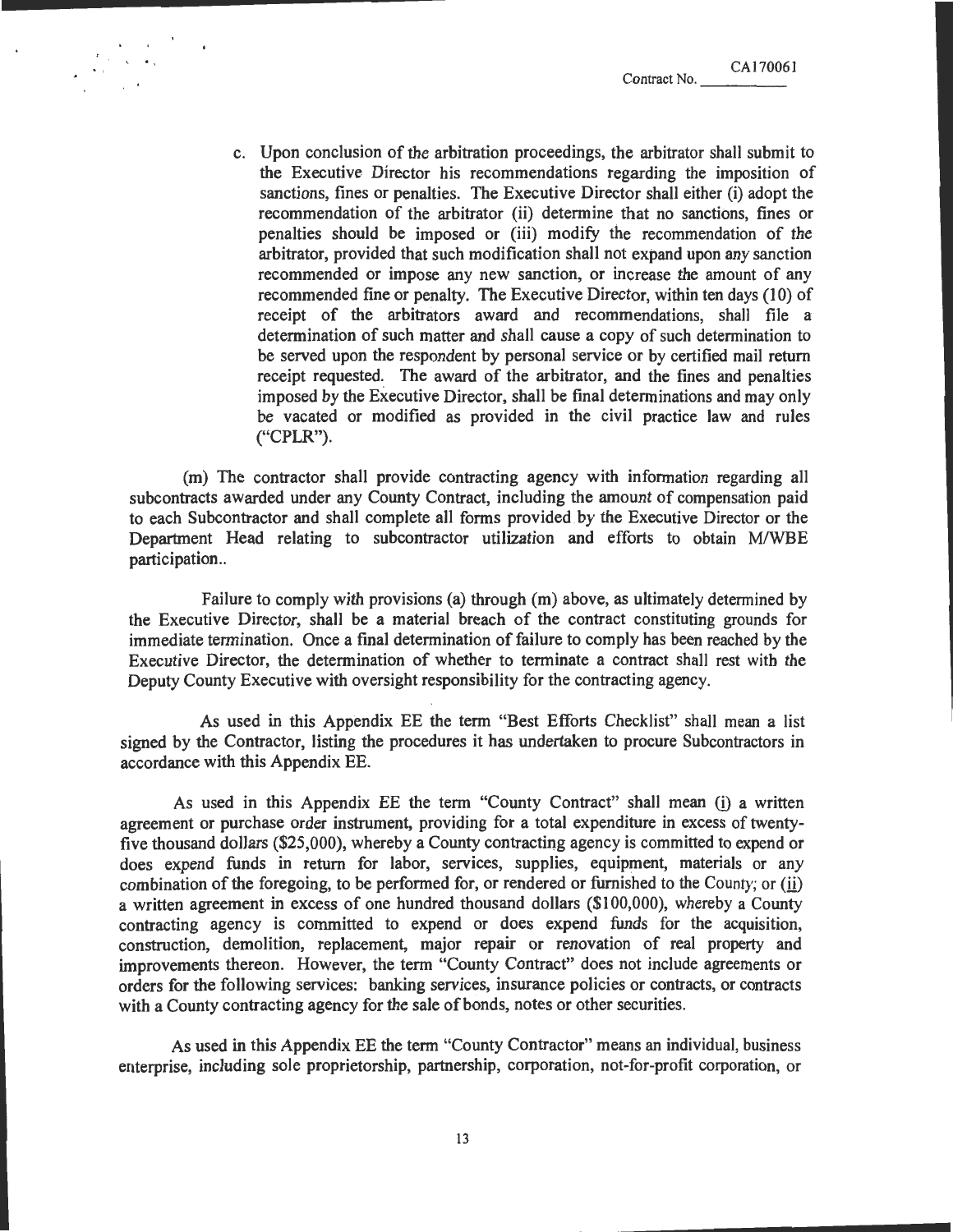standards and (2) cost of performance The basis for rejecting any M/WBE deemed unqualified by the County Contractor shall be included in the Best Effort Documentation

g. If an MIWBE is rejected based on cost, the County Contractor must submit a list of all sub-bidders for each item of work solicited and their bid prices for the work.

' '

- h. The conditions of performance expected of Subcontractors by the County Contractor must also be included with the Best Effort Documentation
- i. County Contractors may include any other type of documentation they feel necessary to further demonstrate their Best Efforts regarding their bid documents.

As used in this Appendix EE the term "Executive Director" shall mean the Executive Director of the Nassau County Office of Minority Affairs; provided, however, that Executive Director shall include a designee of the Executive Director except in the case of final determinations issued pursuant to Section  $(a)$  through  $(I)$  of these rules.

As used in this Appendix EE the term "Subcontract" shall mean an agreement consisting of part or parts of the contracted work of the County Contractor.

As used in this Appendix EE, the term "Subcontractor" shall mean a person or finn who performs part or parts of the contracted work of a prime contractor providing services, including construction services, to the County pursuant to a county contract. Subcontractor shall include a person or firm that provides labor, professional or other services, materials or supplies to a prime contractor that are necessary for the prime contractor to fulfill its obligations to provide services to the County pursuant to a county contract. Subcontractor shall not include a supplier of materials to a contractor who has contracted to provide goods but no services to the County, nor a supplier of incidental materials to a contractor, such as office supplies, tools and other items of nominal cost that are utilized in the performance of a service contract.

Provisions requiring contractors to retain or submit documentation of best efforts to utilize certified subcontractors and requiring Department head approval prior to subcontracting shall not apply to inter-governmental agreements. In addition, the tracking of expenditures of County dollars by not-for-profit corporations, other municipalities, States, or the federal government is not required.